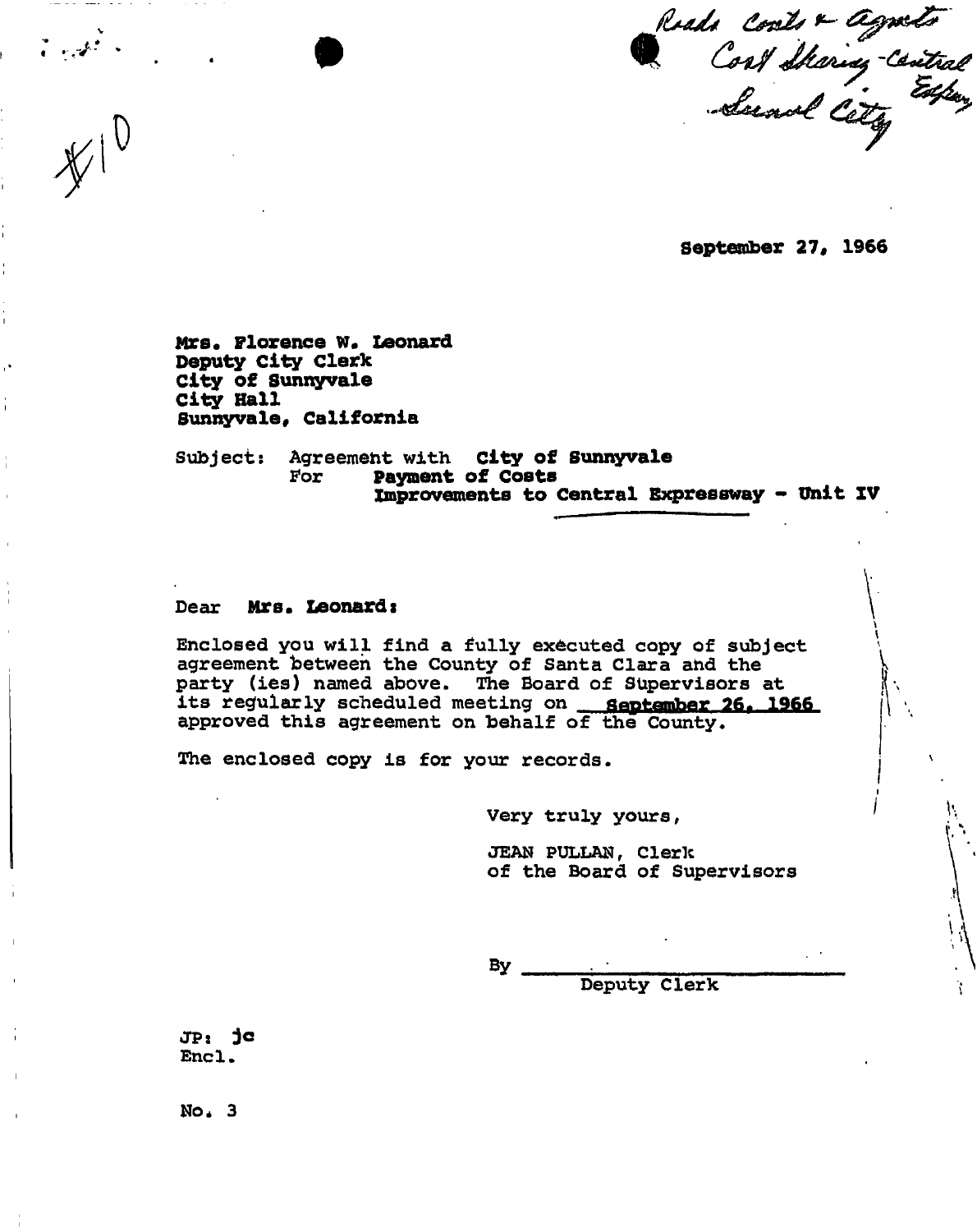

I

AGREEMENT BETWEEN THE COUNTY OF SANTA CLARA AND THE CITY OF SUNNYVALE FOR PAYMENT OF COSTS OF IMPROVEMENTS TO CENTRAL EXPRESSWAY. UNIT NO. IV

This is an agreement between the COUNTY OF SANTA CLARA ("County") and the CITY OF SUNNYVALE (City").

WHEREAS, County plans to construct that portion of Central Expressway, Unit No. IV, lying between Commercial Avenue and the Calabazas Creek, and City plans to enlarge portions of and add to the proposed storm drain system and install sanitary sewer lines to accommodate drainage from sections of City; and

WHEREAS, part of the construction work proposed by City is and will be affected by part of the construction work to be done by County, and because of this City and County deem it to be in the best interests of orderly and economic construction practices to complete the work (hereinafter called "the project") under a single contract awarded and administered by County;

NOW, THEREFORE, County and City agree as follows:

1. County shall prepare plans, specifications and a list of estimated contract quantities for the construction of the improvements to the storm drain and sanitary sewer systems incidental to Central Expressway between Commercial Avenue and Calabazas Creek and shall submit the same forthwith to City for its approval.

2. Upon approval of the plans, specifications and estimated contract quantities, County shall award a single construction contract for the construction of the project, and to supervise the work of construction to completion.

3. City shall pay to County for City's share of the cost for construction of the improvements to the storm drain and

sanitary sewer systems the sum derived by multiplying the final *(L-tsi'*  P. W. (3)<br>Etty *Hughs, Copposity Marine 9-30-66* mart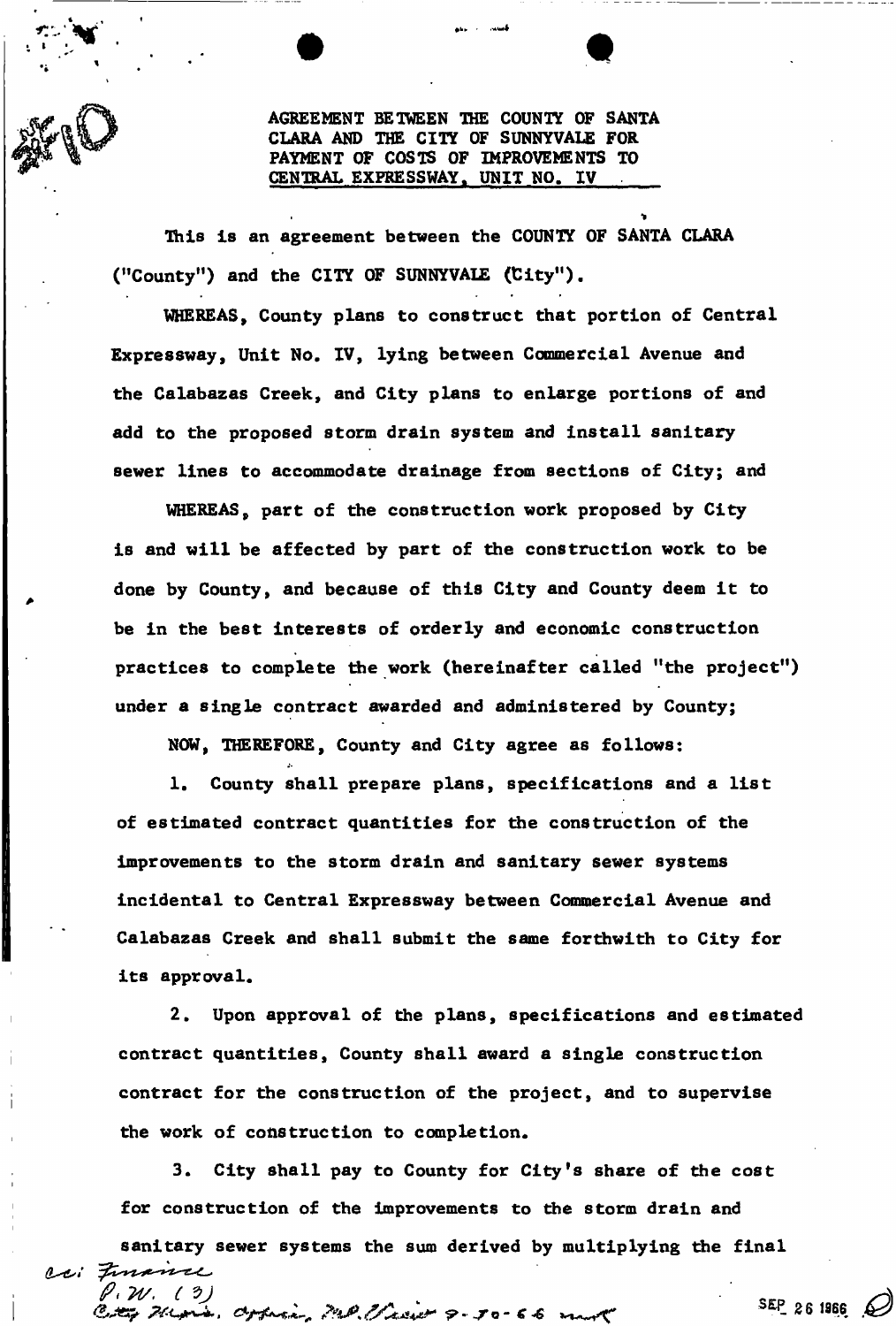pay quantities times the bid prices times City's share for the various systems as shown on Exhibit A attached hereto. City shall pay the sum to County within thirty (30) days after the award of a contract for the construction of the project.

4, If County does not award a contract for the construction of the project on or before January 1, 1967, this agreement shall terminate ipso facto upon that date and shall be of no further force or effect,

IN WITNESS WHEREOF, County and City have caused the execution of this agreement as of  $SEP 26 1966$  1966.

COUNTY OF SANTA CLARA

By. Chairman, Board of Supervisors

ATTEST: JEAN PULLAN, Clerk of the Board of Supervisors

CITY\_OF SUNNYVALE, A Municipal Corporation Mayor And

City Manager

APPROVED AS TO FORM mud

Assistant County Counsel August 17, 1966

JRK:meb - 8/17/66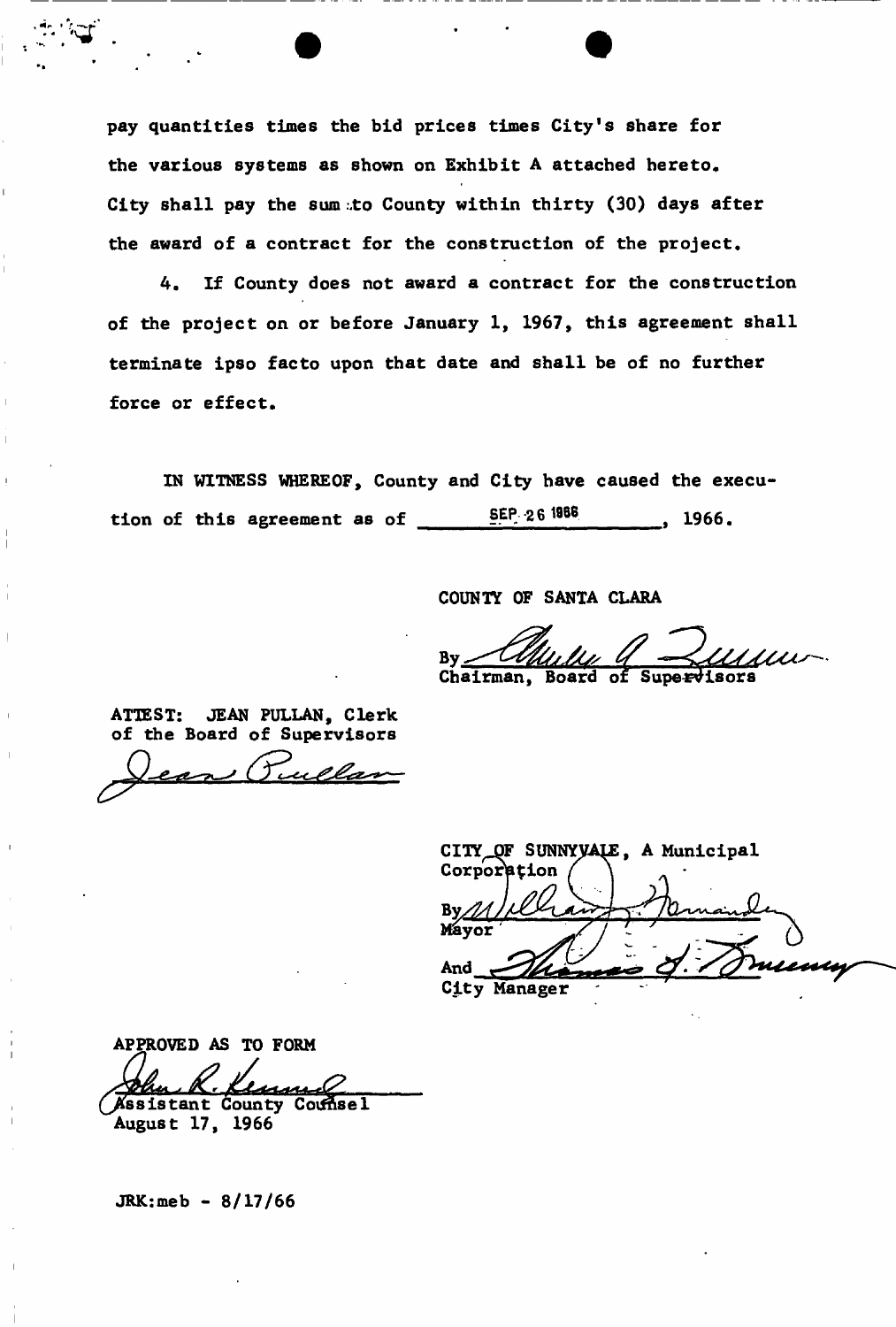### EXHIBIT "A"

| System A $(M.H. 2$ to M.H. 12)        |  |                                    |                   |  |  |
|---------------------------------------|--|------------------------------------|-------------------|--|--|
| Column<br>Oversized System Quantities |  | Column 2<br>Expwy. Only Quantities |                   |  |  |
|                                       |  |                                    |                   |  |  |
|                                       |  | $3,315$ $C.Y.$                     | Trench Excavation |  |  |

After the pay quantities in System A shown above have been multiplied by the applicable bid prices, City shall pay County 100% of the total cost of the items shown in Column 1 after the total cost of the items shown in Column 2 have been subtracted therefrom.

| System B (M.H. 12 to Outfall)<br>Column 1<br>Oversized System Quantities                                                      | Column 2<br>Expwy. Only Quantities          |                                                     |  |  |
|-------------------------------------------------------------------------------------------------------------------------------|---------------------------------------------|-----------------------------------------------------|--|--|
| $42$ " R.C.P.<br>626 L.F.<br>$54"$ R.C.P.<br>753 L.F.<br>$60''$ R.C.P.<br>$2,077$ L.F.<br>$6,645$ $C.Y.$<br>Trench Excavation | $1,379$ L.F.<br>$2,077$ L.F.<br>4,610 C. Y. | $24$ " R.C.P.<br>$36$ " R.C.P.<br>Trench Excavation |  |  |

After the pay quantities in System B shown above have been multiplied by the applicable bid prices, City shall pay County 50% of the total cost of the items shown in Column 1 after the total cost of the items shown in Column 2 have been subtracted therefrom.

### Extra Work (Requested by City)

I

 $\overline{\phantom{a}}$ 

 $\mathbf{I}$ 

 $\overline{1}$ 

| $226$ L.F. | 21" R.C.P.        |
|------------|-------------------|
| 195 L.F.   | 10" V.C.P.        |
| 270 C.Y.   | Trench Excavation |

After the pay quantities shown above as extra work have been multiplied by the applicable bid prices, City shall pay County the total cost of the items shown.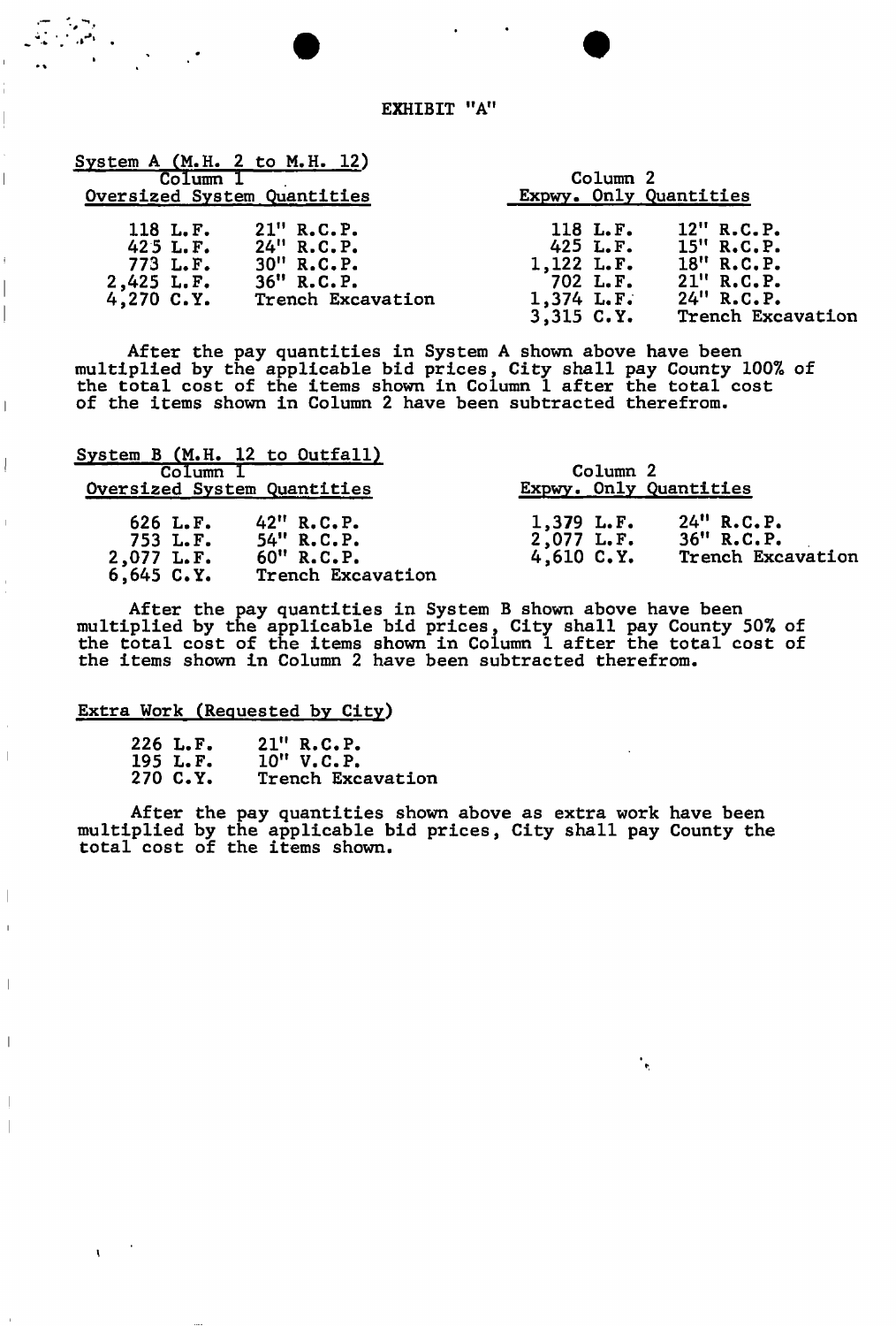RESOLUTION NO. 7701

## RESOLUTION AUTHORIZING EXECUTION OF AGREEMENT BETWEEN THE COUNTY OF SANTA CLARA AND THE **CITY OF SUNNYVALE**

BE IT RESOLVED, that the City of Sunnyvale enter into. and the Mayor be and he hereby is authorized and directed on behalf of said City to execute the following:

Agreement between the County of Santa Clara and the City of Sunnyvale for payment of costs of improvements to Central of college cardinality and called a through the Expressway, Unit No. IV. បានប្រួមបានដែលស្រុកស្រ្តីប្រទេស បង្កាប់បានទេ បើអប្រទេស សម្មេត បានបង្ហាញនាយបានប្រទេស បា ការ គេហើយដែលដែលមានក្នុងស្រាវជាតិ អាចនេះការ ការក្រោមពេលប្រធានរង្វារស្រាវជាតិ និងស្រាវជ្រុមពេលដែល  $\Omega$  ,  $\Omega$  and  $\sigma$  . ការពាក់ គាត់ ការ សារសៀវភ្នំព័ត៌សាធម៌ប្រាក់ស្រង់កំពង់ស្លាក់ប្រធានជាប់ស្រង់សប្បន្នសក្សនា ហ្មេង ការស្លាប់អង្គការស r er 1933 - Ern rysge stærgedssygg sufjekt var riskerasset ar med bå geselge strytsres rome ou este elemento de propio de la Contornativa de la Contesta de pela contrata del propio del propio r an nasara gorishiya o qara roman bir ya gaa ayaa oo ah sa ya assaysan Armya oo and approached in the states of the agencies to be the two forces and controlled

PASSED AND ADOPTED by the City Council of the City of Sunnyvale at a regular meeting held on the 13th day of , 1966, by the following called vote: September

Councilmen: Conrardy, Hayden, Jones, Koreski, Logan, McDaniel/and AYES: **Farnandaz** Councilmen: None **NOES:** 

**ABSENT**. Councilmen: None  $\blacksquare$  APPROVED:

ATTEST:

 $\sim 10^{-10}$ 

THOMAS H. SWEENEY, City Clerk  $By$ <sup>s/</sup> Florence W. Leonard

Deputy City Clerk

(SEAL)

|  | Certified as a True Copy |                                                              |
|--|--------------------------|--------------------------------------------------------------|
|  |                          | THOMAS H. SWEENEY, City Clerk<br>by <i>Flauny MN Leonard</i> |
|  |                          |                                                              |

Doputy Clerk of the City of Sunnyvale, Calif.

/s/ William J. Fernandez

Mayor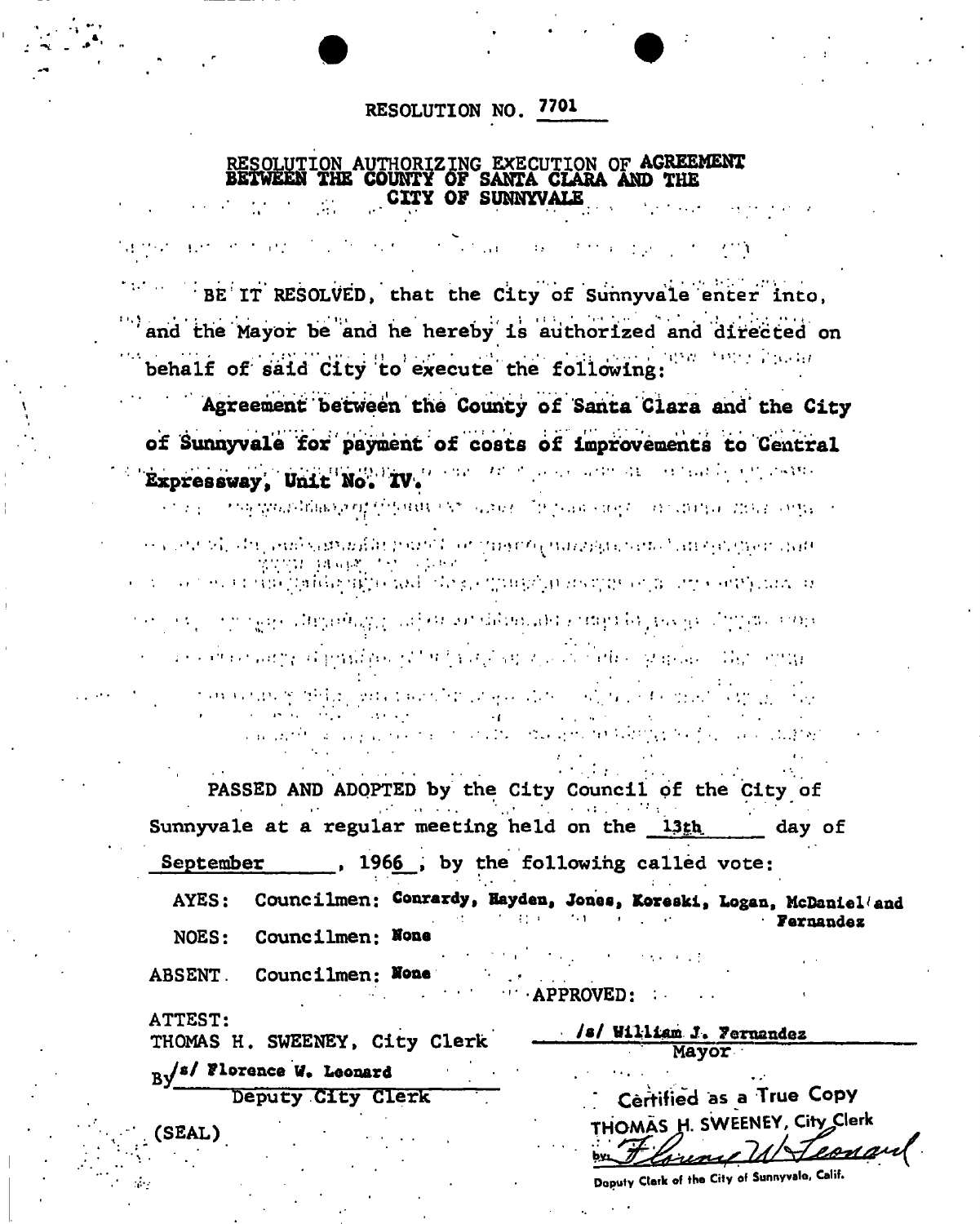